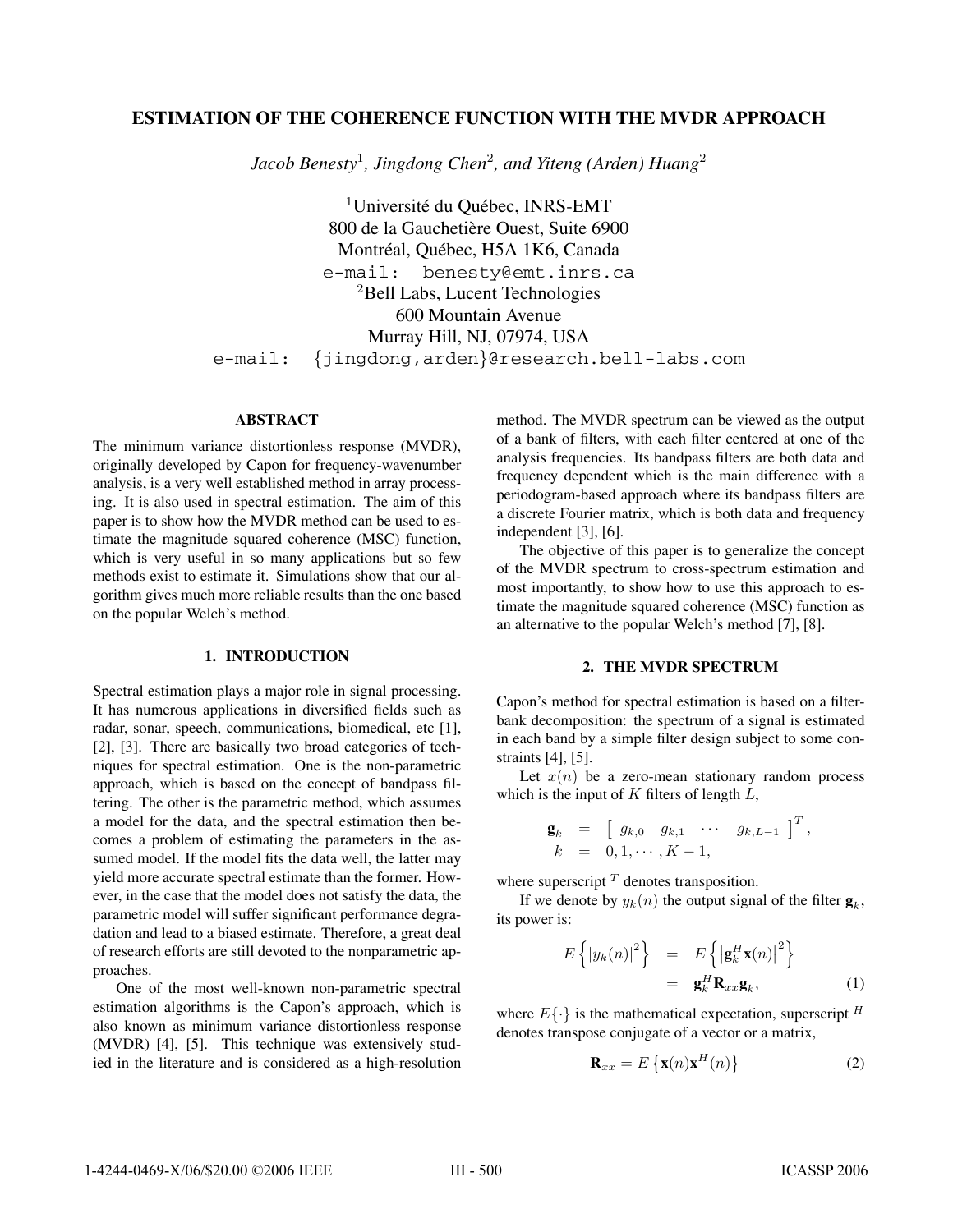is the covariance matrix of the input signal  $x(n)$ , and

$$
\mathbf{x}(n) = \begin{bmatrix} x(n) & x(n-1) & \cdots & x(n-L+1) \end{bmatrix}^T.
$$

In the rest of this paper, we always assume that  $\mathbf{R}_{xx}$  is positive definite.

Consider the  $(L \times K)$  matrix,

$$
\mathbf{F} = \begin{bmatrix} \mathbf{f}_0 & \mathbf{f}_1 & \cdots & \mathbf{f}_{K-1} \end{bmatrix},
$$

where

$$
\mathbf{f}_k = \frac{1}{\sqrt{L}} \begin{bmatrix} 1 & \exp(j\omega_k) & \cdots & \exp(j\omega_k(L-1)) \end{bmatrix}^T
$$

and  $\omega_k = 2\pi k/K$ ,  $k = 0, 1, \dots, K - 1$ . For  $K = L$ , **F** is called the Fourier matrix and is unitary i.e.  $\mathbf{F}^H \mathbf{F} - \mathbf{F} \mathbf{F}^H$ . called the Fourier matrix and is unitary, i.e.  $\mathbf{F}^H\mathbf{F} = \mathbf{F}\mathbf{F}^H =$ **I**. In the MVDR spectrum, the filter coefficients are chosen so as to minimize the variance of the filter output, subject to the constraint:

$$
\mathbf{g}_k^H \mathbf{f}_k = \mathbf{f}_k^H \mathbf{g}_k = 1.
$$
 (3)

Under this constraint, the process  $x(n)$  is passed through the filter  $\mathbf{g}_k$  with no distortion at frequency  $\omega_k$  and signals at other frequencies than  $\omega_k$  tend to be attenuated. Mathematically, this is equivalent to minimizing the following cost function:

$$
J_k = \mathbf{g}_k^H \mathbf{R}_{xx} \mathbf{g}_k + \mu \left[ 1 - \mathbf{g}_k^H \mathbf{f}_k \right],
$$
 (4)

where  $\mu$  is a Lagrange multiplier. The minimization of (4) leads to the following solution:

$$
\mathbf{g}_k = \frac{\mathbf{R}_{xx}^{-1} \mathbf{f}_k}{\mathbf{f}_k^H \mathbf{R}_{xx}^{-1} \mathbf{f}_k}.
$$
 (5)

We define the spectrum of  $x(n)$  at  $\omega_k$  as,

$$
S_{xx}(\omega_k) = E\left\{ |y_k(n)|^2 \right\} = \mathbf{g}_k^H \mathbf{R}_{xx} \mathbf{g}_k. \tag{6}
$$

Therefore, plugging (5) into (6), we find that:

$$
S_{xx}(\omega_k) = \frac{1}{\mathbf{f}_k^H \mathbf{R}_{xx}^{-1} \mathbf{f}_k}.
$$
 (7)

Replacing the previous equation in (5), we get:

$$
\mathbf{R}_{xx}\mathbf{g}_k = S_{xx}(\omega_k)\mathbf{f}_k. \tag{8}
$$

Taking into account all vectors  $f_k$ ,  $k = 0, 1, \dots, K - 1$ , (8) has the general form:

$$
\mathbf{R}_{xx}\mathbf{G} = \mathbf{F}\mathbf{S}_{xx}(\omega),\tag{9}
$$

where

$$
\mathbf{G} = \left[ \begin{array}{cccc} \mathbf{g}_0 & \mathbf{g}_1 & \cdots & \mathbf{g}_{K-1} \end{array} \right]
$$

and

$$
\mathbf{S}_{xx}(\omega) = \text{diag}\{S_{xx}(\omega_0), S_{xx}(\omega_1), \cdots, S_{xx}(\omega_{K-1})\}
$$
  
is a diagonal matrix.

## **3. APPLICATION TO THE CROSS-SPECTRUM AND MAGNITUDE SQUARED COHERENCE FUNCTION**

In this section, we show how to use the MVDR approach for the estimation of the cross-spectrum and the magnitude squared coherence function.

#### **3.1. An MVDR Cross-Spectrum**

We assume here that we have two zero-mean stationary random signals  $x_1(n)$  and  $x_2(n)$  with respective spectra  $S_{x_1x_1}(\omega_k)$  and  $S_{x_2x_2}(\omega_k)$ . As explained in Section 2, we can design two filters,

$$
\mathbf{g}_{p,k} = \frac{\mathbf{R}_{x_p}^{-1} \mathbf{f}_k}{\mathbf{f}_k^H \mathbf{R}_{x_p x_p}^{-1} \mathbf{f}_k}, \ p = 1, 2,
$$
 (10)

to find the spectra of  $x_1(n)$  and  $x_2(n)$  at frequency  $\omega_k$ :

$$
S_{x_p x_p}(\omega_k) = \frac{1}{\mathbf{f}_k^H \mathbf{R}_{x_p x_p}^{-1} \mathbf{f}_k}, \ p = 1, 2,
$$
 (11)

where

$$
\mathbf{R}_{x_p x_p} = E\left\{ \mathbf{x}_p(n) \mathbf{x}_p^H(n) \right\} \tag{12}
$$

is the covariance matrix of the signal  $x_p(n)$  and

$$
\mathbf{x}_p(n) = \begin{bmatrix} x_p(n) & x_p(n-1) & \cdots & x_p(n-L+1) \end{bmatrix}^T.
$$

Let  $y_{1,k}(n)$  and  $y_{2,k}(n)$  be the respective outputs of the filters  $\mathbf{g}_{1,k}$  and  $\mathbf{g}_{2,k}$ . We define the cross-spectrum between  $x_1(n)$  and  $x_2(n)$  at frequency  $\omega_k$  as,

$$
S_{x_1x_2}(\omega_k) = E\left\{y_{1,k}(n)y_{2,k}^*(n)\right\},\tag{13}
$$

where the superscript  $*$  is the complex conjugate operator. Similarly,

$$
S_{x_2x_1}(\omega_k) = E\{y_{2,k}(n)y_{1,k}^*(n)\}
$$
  
=  $S_{x_1x_2}^*(\omega_k)$ . (14)

Now if we develop (13), we get:

$$
S_{x_1x_2}(\omega_k) = \mathbf{g}_{1,k}^H \mathbf{R}_{x_1x_2} \mathbf{g}_{2,k},
$$
\n(15)

where

$$
\mathbf{R}_{x_1x_2} = E\left\{ \mathbf{x}_1(n)\mathbf{x}_2^H(n) \right\} \tag{16}
$$

is the cross-correlation matrix between  $x_1(n)$  and  $x_2(n)$ . Replacing (10) in (15), we obtain the cross-spectrum:

$$
S_{x_1x_2}(\omega_k) = \frac{\mathbf{f}_k^H \mathbf{R}_{x_1x_1}^{-1} \mathbf{R}_{x_1x_2} \mathbf{R}_{x_2x_2}^{-1} \mathbf{f}_k}{\left[\mathbf{f}_k^H \mathbf{R}_{x_1x_1}^{-1} \mathbf{f}_k\right] \left[\mathbf{f}_k^H \mathbf{R}_{x_2x_2}^{-1} \mathbf{f}_k\right]}.
$$
 (17)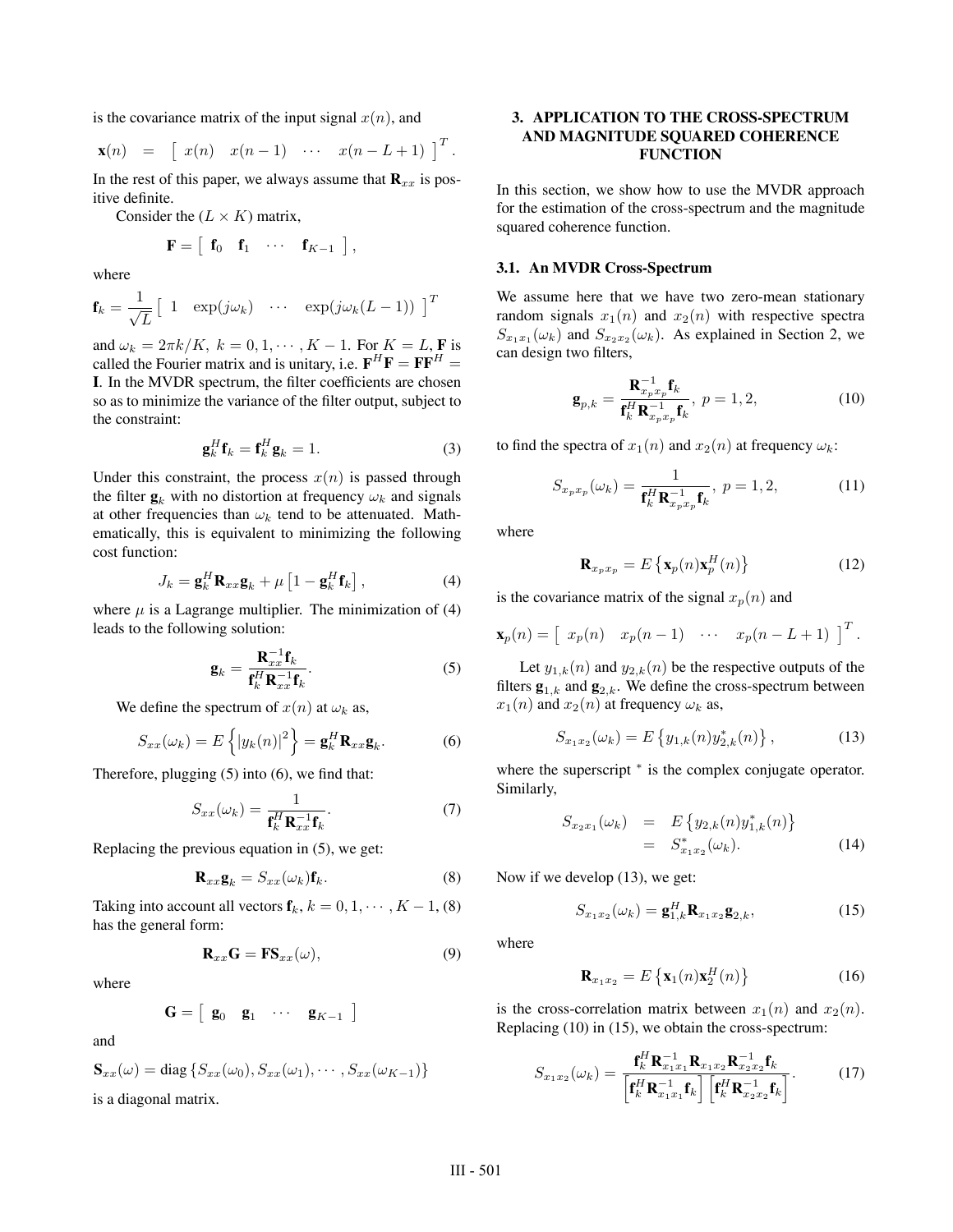## **3.2. An MVDR Magnitude Squared Coherence Function**

We define the magnitude squared coherence (MSC) function between two signals  $x_1(n)$  and  $x_2(n)$  as,

$$
\gamma_{x_1x_2}^2(\omega_k) = \frac{|S_{x_1x_2}(\omega_k)|^2}{S_{x_1x_1}(\omega_k)S_{x_2x_2}(\omega_k)}.
$$
\n(18)

From (17), we deduce the magnitude squared crossspectrum:

$$
|S_{x_1x_2}(\omega_k)|^2 = \frac{\left| \mathbf{f}_k^H \mathbf{R}_{x_1x_1}^{-1} \mathbf{R}_{x_1x_2} \mathbf{R}_{x_2x_2}^{-1} \mathbf{f}_k \right|^2}{\left[ \mathbf{f}_k^H \mathbf{R}_{x_1x_1}^{-1} \mathbf{f}_k \right]^2 \left[ \mathbf{f}_k^H \mathbf{R}_{x_2x_2}^{-1} \mathbf{f}_k \right]^2}.
$$
 (19)

Using expressions (11) and (19) in (18), the MSC becomes:

$$
\gamma_{x_1x_2}^2(\omega_k) = \frac{\left| \mathbf{f}_k^H \mathbf{R}_{x_1x_1}^{-1} \mathbf{R}_{x_1x_2} \mathbf{R}_{x_2x_2}^{-1} \mathbf{f}_k \right|^2}{\left[ \mathbf{f}_k^H \mathbf{R}_{x_1x_1}^{-1} \mathbf{f}_k \right] \left[ \mathbf{f}_k^H \mathbf{R}_{x_2x_2}^{-1} \mathbf{f}_k \right]}.
$$
(20)

**Property:** We have,

$$
0 \le \gamma_{x_1 x_2}^2(\omega_k) \le 1, \ \forall \mathbf{f}_k. \tag{21}
$$

*Proof:* Since matrices  $\mathbf{R}_{x_1x_1}$  and  $\mathbf{R}_{x_2x_2}$  are assumed to be positive definite, it is clear that  $\gamma_{x_1x_2}^2(\omega_k) \geq 0$ . To prove<br>that  $\gamma^2(\omega_k) \leq 1$  we need to rewrite the MSC function that  $\gamma_{x_1x_2}^2(\omega_k) \leq 1$ , we need to rewrite the MSC function.<br>Define the vectors Define the vectors,

$$
\mathbf{f}_{p,k} = \mathbf{R}_{x_p x_p}^{-1/2} \mathbf{f}_k, \ p = 1, 2,
$$
 (22)

and the normalized cross-correlation matrix,

$$
\mathbf{R}_{n,x_1x_2} = \mathbf{R}_{x_1x_1}^{-1/2} \mathbf{R}_{x_1x_2} \mathbf{R}_{x_2x_2}^{-1/2}.
$$
 (23)

Using the previous definitions in (20), the MSC is now:

$$
\gamma_{x_1x_2}^2(\omega_k) = \frac{\left|\mathbf{f}_{1,k}^H \mathbf{R}_{n,x_1x_2} \mathbf{f}_{2,k}\right|^2}{\left[\mathbf{f}_{1,k}^H \mathbf{f}_{1,k}\right] \left[\mathbf{f}_{2,k}^H \mathbf{f}_{2,k}\right]}.
$$
(24)

Consider the Hermitian positive semi-definite matrix,

$$
\mathbf{M} = \left[ \begin{array}{cc} \mathbf{I} & \mathbf{R}_{n,x_1x_2} \\ \mathbf{R}_{n,x_1x_2}^H & \mathbf{I} \end{array} \right],
$$
 (25)

and the vectors

$$
\mathbf{f}_{1,k}^{\prime} = \begin{bmatrix} \mathbf{f}_{1,k} \\ \mathbf{0} \end{bmatrix}, \qquad (26)
$$

$$
\mathbf{f}'_{2,k} = \begin{bmatrix} \mathbf{0} \\ \mathbf{f}_{2,k} \end{bmatrix} . \tag{27}
$$

We can easily check that,

$$
\left|\mathbf{f}_{1,k}^H \mathbf{M} \mathbf{f}_{2,k}^{\prime}\right|^2 = \left|\mathbf{f}_{1,k}^H \mathbf{R}_{n,x_1x_2} \mathbf{f}_{2,k}\right|^2, \quad (28)
$$

$$
\mathbf{f}_{p,k}^H \mathbf{M} \mathbf{f}_{p,k}^{\prime} = \mathbf{f}_{p,k}^H \mathbf{f}_{p,k}, \ p = 1, 2. \tag{29}
$$



**Fig. 1**. Estimation of the magnitude squared coherence function. (a) MATLAB function 'cohere' with a window length of 100. (b) Proposed algorithm with  $K = L = 100$ . Conditions of simulations: 2 coherent frequencies at  $\nu_0 = 0.15$  and  $\nu_1 = 0.18$ .

Inserting these expressions in the Cauchy-Schwartz inequality,

$$
\left|\mathbf{f}_{1,k}^{\prime H}\mathbf{M}\mathbf{f}_{2,k}^{\prime}\right|^{2} \leq \left[\mathbf{f}_{1,k}^{\prime H}\mathbf{M}\mathbf{f}_{1,k}^{\prime}\right]\left[\mathbf{f}_{2,k}^{\prime H}\mathbf{M}\mathbf{f}_{2,k}^{\prime}\right],\tag{30}
$$

we see that  $\gamma_{x_1x_2}^2(\omega_k) \leq 1$ ,  $\forall \mathbf{f}_k$ .<br>This property was of course

This property was, of course, expected in order that the definition (20) of the MSC could have a sense.

## **4. SIMULATIONS**

In this section, we compare by way of simulations, the performance of the MSC function estimated with our approach and with the MATLAB function 'cohere' which uses the Welch's averaged periodogram method [7], [8]. We consider the illustrative example of two signals  $x_1(n)$  and  $x_2(n)$  which don't have that much in common except for  $N_f$  sinusoids at frequencies  $\nu_0, \nu_1, \cdots, \nu_{N_f-1}$ ,

$$
x_1(n) = w_1(n) + \sum_{i=0}^{N_f - 1} \cos(2\pi \nu_i n), \qquad (31)
$$

$$
x_2(n) = w_2(n) + \sum_{i=0}^{N_f - 1} \cos [2\pi (\nu_i n + \phi_i)], \quad (32)
$$

where  $w_1(n)$  and  $w_2(n)$  are two independent zero-mean (real) white Gaussian random processes with unit variance. The phases  $\phi_0, \phi_1, \cdots, \phi_{N_f-1}$ , in the signal  $x_2(n)$  are random. In this example, the theoretical coherence should be equal to 1 at frequencies  $\nu_0, \nu_1, \cdots, \nu_{N_f-1}$ , and 0 at the others. For both algorithms, we worked on 1024 time samples.